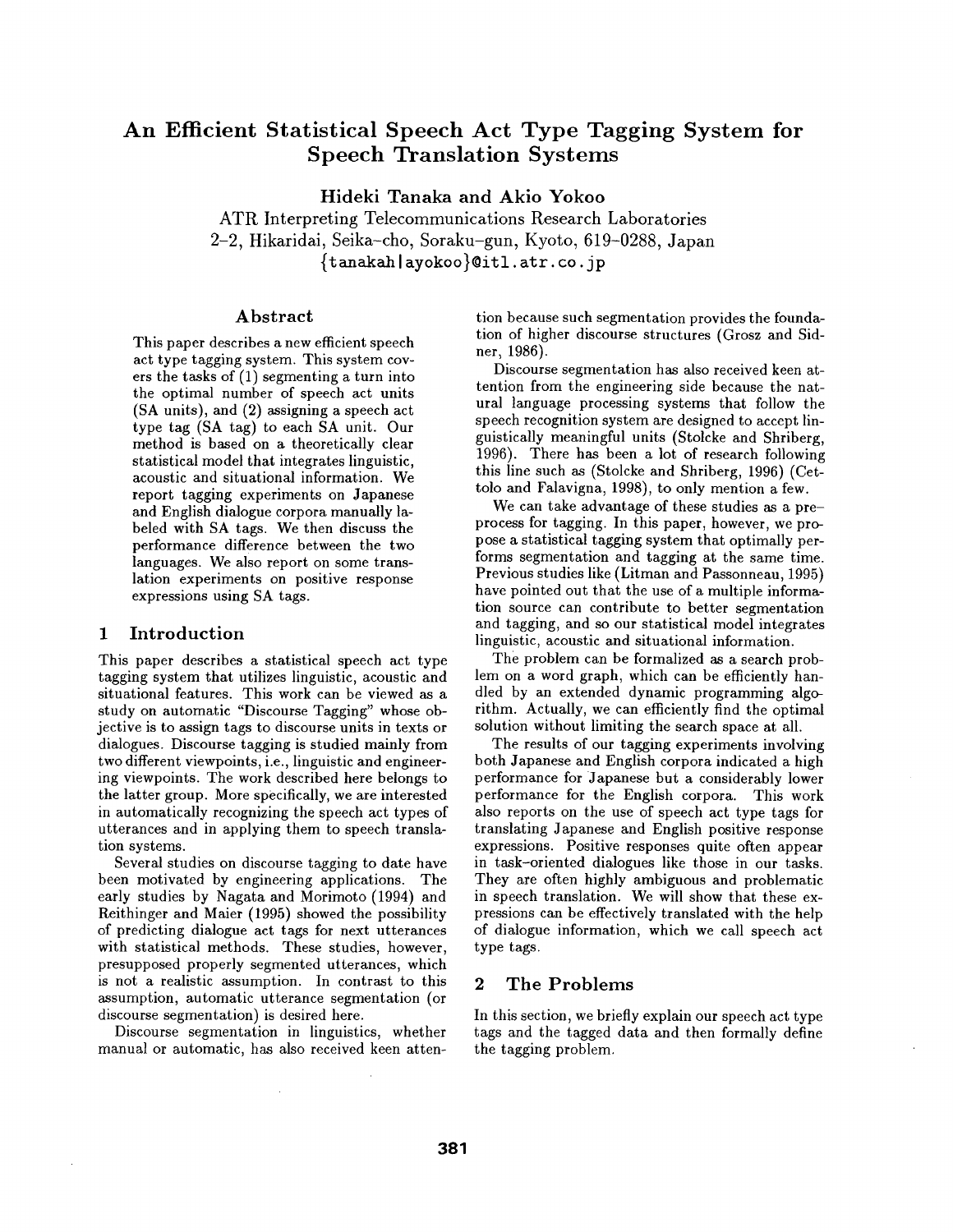#### 2.1 Data and Tags

The data used in this study is a collection of transcribed dialogues on a travel arrangement task between Japanese and English speakers mediated by interpreters (Morimoto et al., 1994). The transcriptions were separated by language, i.e., English and Japanese, and the resultant two corpora share the same content. Both transcriptions went through morphological analysis, which was manually checked. The transcriptions have clear turn boundaries (TB's).

Some of the Japanese and English dialogue files were manually segmented into speech act units (SA units) and assigned with speech act type tags (SA tags). The SA tags represent a speaker's intention in an utterance, and is more or less similar to the traditional illocutionary force type (Searle, 1969).

The SA tags for the Japanese language were based on the set proposed by Seligman et al. (1994) and had 29 types. The English SA tags were based on the Japanese tags, but we redesigned and reduced the size to 17 types. We believed that an excessively detailed tag classification would decrease the intercoder reliability and so pruned some detailed tags.<sup>1</sup> The following lines show an example of the English tagged dialogues. Two turns uttered by a hotel clerk and a customer were Segmented into SA units and assigned with SA tags.

<clerk's turn> Hello, (expressive) New York City Hotel, *(inform)*  may I help you ? *(offer)*  <customer(interpreter)'s turn> Hello, *(expressive)*  my name is Hiroko Tanaka *(inform)*  and I would like to make a reservation for a room at your hotel. *(desire)* 

The tagging work to the dialogue was conducted by experts who studied the tagging manual beforehand. The manual described the tag definitions and turn segmentation strategies and gave examples. The work involved three experts for the Japanese corpus and two experts for the English corpus. 2

The result was checked and corrected by one expert for each language. Therefore, since the work was done by one expert, the inter-coder tagging instability was suppressed to a minimum. As the result of the tagging, we obtained 95 common dialogue files with SA tags for Japanese and English and used them in our experiments.

#### 2.2 Problem Formulation

Our tagging system assumes an input of a word sequence for a dialogue produced by a speech recognition system. The word sequence is accompanied with clear turn boundaries. Here, the words do not contain any punctuation marks. The word sequence can be viewed as a sequence of quadruples:

$$
\cdots (w_{i-1},\bm{l}_{i-1},\bm{a}_{i-1},\bm{s}_{i-1}), (w_{i},\bm{l}_{i},\bm{a}_{i},\bm{s}_{i})\cdots
$$

where  $w_i$  represents a surface wordform, and each vector represents the following additional information for *wi.* 

*li:* canonical form and part of speech of  $w_i$  (linguistic feature) *ai:* pause duration measured milliseconds after  $w_i$  (acoustic feature) *si:* speaker's identification for *wi* such as clerk or customer (situational feature)

Therefore, an utterance like *Hello I am John Phillips and ...* uttered by a *cuslomer* is viewed as a sequence like

(Hello, (hello, INTER), 100, customer),  $(I,(i, PRON),0,$  customer)),  $(am, (be,$  $BE$ , 0, customer) ....

From here, we will denote a word sequence as  $W =$  $w_1, w_2, \ldots w_i, \ldots, w_n$  for simplicity. However, note that  $W$  is a sequence of quadruples as described above.

The task of speech act type tagging in this paper covers two tasks: (1) segmentation of a word sequence into the optimal number of SA units, and (2) assignment of an SA tag to each SA unit. Here, the input is a word sequence with clear TB's, and our tagger takes each turn as a process unit. 3

In this paper, an SA unit is denoted as  $u$  and the sequence is denoted as  $U$ . An SA tag is denoted as t and the sequence is denoted as  $T_i$ .  $x_i^e$  represents a sequence of x starting from s to e. Therefore,  $t_1^j$ represents a tag sequence from 1 to  $i$ .

The task is now formally addressed as follows: find the best SA unit sequence  $U$  and tag sequence  $T$  for each turn when a word sequence  $W$  with clear TB's is given. We will treat this problem with the statistical model described in the next section.

# 3 Statistical Model

The problem addressed in Section 2 can be formalized as a search problem in a word graph that holds all possible combinations of SA units in a turn. We take a probabilistie approach to this problem, which formalizes it as finding a path  $(U, T)$  in the word graph that maximizes the probability  $P(U, T | W)$ .

<sup>1</sup>Japanese tags, for example, had four tags mainly used for dialogue endings: *thank, offer-follow-up, goodwishes, and farewell,* most of which were reduced to *expressive* in English.

<sup>&</sup>lt;sup>2</sup>They did not listen to the recorded sounds in either case.

<sup>&</sup>lt;sup>3</sup> Although we do not explicitly represent TB's in a word sequence in the following discussions, one might assume virtual TB markers like @ in the word sequence.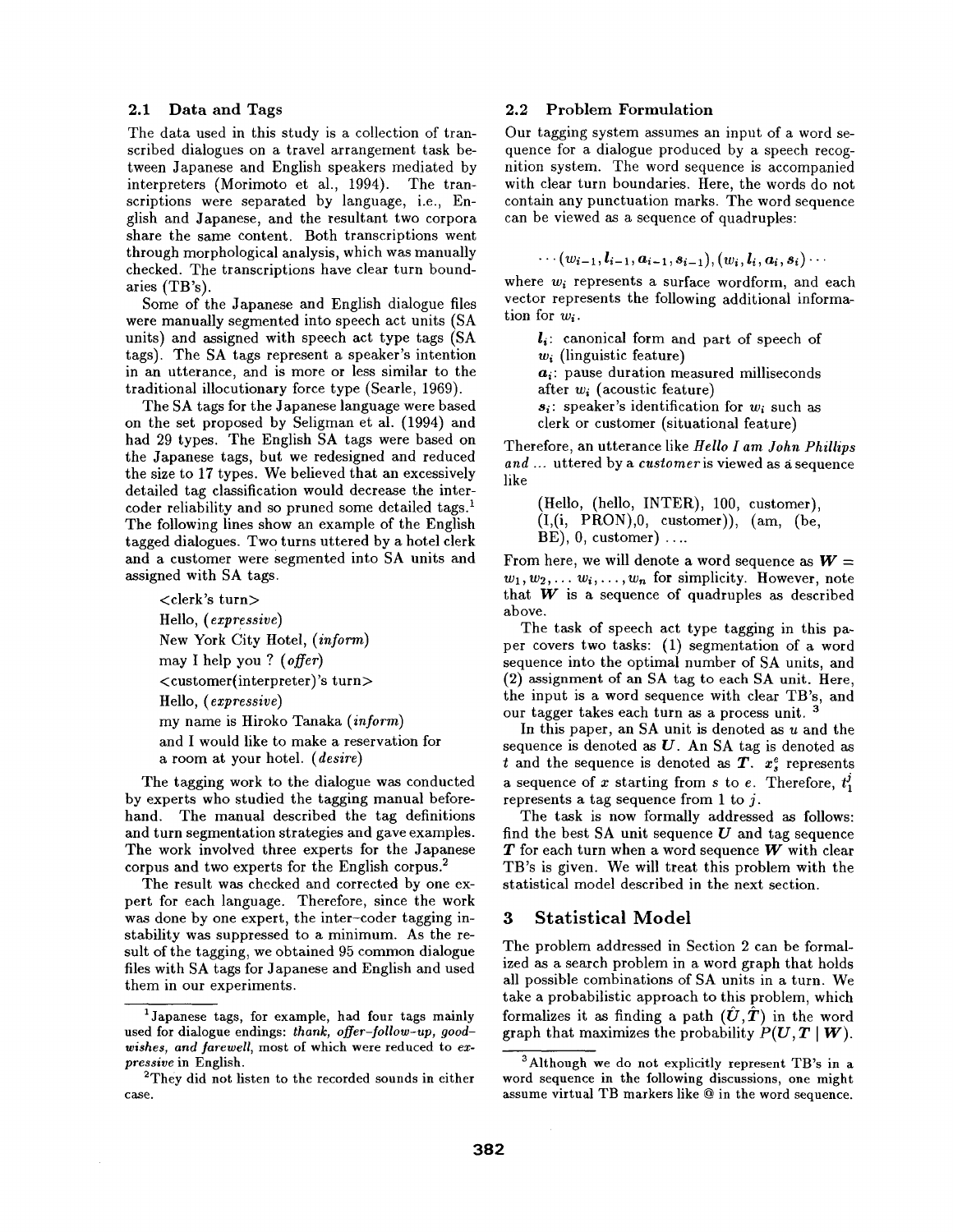This is formally represented in equation (1). This probability is naturally decomposed into the product of two terms as in equation (3). The first probability in equation (3) represents an arbitrary word sequence constituting one SA unit  $u_i$ , given  $h_i$  (the history of SA units and tags from the beginning of a dialogue,  $h_j = u_1^{j-1}, t_1^{j-1}$  and input W. The second probability represents the current SA unit  $u_j$ bearing a particular SA tag  $t_j$ , given  $u_j$ ,  $h_j$ , and **W.** 

$$
(\hat{\boldsymbol{U}}, \hat{\boldsymbol{T}}) = \operatorname*{argmax}_{\boldsymbol{U}, \boldsymbol{T}} P(\boldsymbol{U}, \boldsymbol{T} \mid \boldsymbol{W}), \qquad (1)
$$

$$
= \underset{\boldsymbol{U}, \boldsymbol{T}}{\operatorname{argmax}} \prod_{j=1}^{k} P(u_j, t_j \mid \boldsymbol{h}_j, \boldsymbol{W}), \quad (2)
$$

$$
= \underset{\boldsymbol{U}, \boldsymbol{T}}{\operatorname{argmax}} \prod_{j=1}^{k} P(u_j \mid \boldsymbol{h}_j, \boldsymbol{W})
$$

$$
\times P(t_j \mid u_j, \boldsymbol{h}_j, \boldsymbol{W}). \quad (3)
$$

We call the first term "unit existence probability"  $P_E$  and the second term "tagging probability"  $P_T$ . Figure 1 shows a simplified image of the probability calculation in a word graph, where we have finished processing the word sequence of  $w_1^{s-1}$ .

Now, we estimate the probability for the word sequence  $w^{s+p-1}$  constituting an SA unit  $u_j$  and having a particular SA tag  $t_i$ . Because of the problem of sparse data, these probabilities are hard to directly estimate from the training corpus. We will use the following approximation techniques.

### 3.1 Unit Existence Probability

The probability of unit existence *PE* is actually equivalent to the probability that the word sequence  $w_s, \ldots, w_{s+p-1}$  exists as one SA unit given  $h_j$  and  $\overrightarrow{\mathbf{W}}$  (Fig. 1).

We then approximate *PE* by

$$
P_E \simeq P(B_{w_{s-1},w_s} = 1 | \mathbf{h}_j, \mathbf{W})
$$
  
 
$$
\times P(B_{w_{s+p-1},w_{s+p}} = 1 | \mathbf{h}_j, \mathbf{W})
$$
  
 
$$
\times \prod_{m=s}^{s+p-2} P(B_{w_m,w_{m+1}} = 0 | \mathbf{h}_j, \mathbf{W}), (4)
$$

where the random variable  $B_{w_x,w_{x+1}}$  takes the binary values 1 and 0. A value of 1 corresponds to the existence of an SA unit boundary between  $w_x$  and  $w_{x+1}$ , and a value of 0 to the non-existence of an SA unit boundary.  $P_E$  is approximated by the product of two types of probabilities: for a word sequence break at both ends of an SA unit and for a nonbreak inside the unit. Notice that the probabilities of the former type adjust an unfairly high probability estimation for an SA unit that is made from a short word sequence.

The estimation of  $P_E$  is now reduced to that of  $P(B_{w_x,w_{x+1}} | h_j, \boldsymbol{W})$ . This probability is estimated

by a probabilistic decision tree and we have

 $P(B_{w_x,w_{x+1}} | h_j, W) \simeq P(B_{w_x,w_{x+1}} | \Phi_E(h_j, W)),$ where  $\Phi_E$  is a decision tree that categorizes  $h_i, W$ into equivalent classes (Jelinek, 1997). We modified C4.5 (Quinlan, 1993) style algorithm to produce probability and used it for this purpose. The decision tree is known to be effective for the data sparseness problem and can take different types of parameters such as discrete and continuous values, which is useful since our word sequence contains both types of features.

Through preliminary experiments, we found that *hj* (the past history of tagging results) was not useful and discarded it. We also found that the probability was well estimated by the information available in a short range of r around  $w_x$ , which is stored in W. Actually, the attributes used to develop the tree were in  $W' = w_{x-r+1}^{x+r}$ : surface wordforms for  $w_{x-r+1}^{x+r}$ , parts of speech for  $w_{x-r+1}^{x+r}$ , and the pause duration between  $w_x$  and  $w_{x+1}$ . The word range r was set from 1 to 3 as we will report in sub-section 5.3.

As a result, we obtained the final form of *PE* as

$$
P_E \simeq P(B_{w_{s-1},w_s} = 1 | \Phi_E(\mathbf{W}'))
$$
  
 
$$
\times P(B_{w_{s+p-1},w_{s+p}} = 1 | \Phi_E(\mathbf{W}'))
$$
  
 
$$
\times \prod_{m=s}^{s+p-2} P(B_{w_m,w_{m+1}} = 0 | \Phi_E(\mathbf{W}'))(5)
$$

### 3.2 Tagging Probability

The tagging probability  $P_T$  was estimated by the following formula utilizing a decision tree  $\Phi_T$ . Two functions named  $f$  and  $g$  were also utilized to extract information from the word sequence in *uj.* 

$$
P_T \simeq P(t_j \mid \Phi_T(f(u_j), g(u_j), t_{j-1}, \ldots, t_{j-m})) \quad (6)
$$

As this formula indicates, we only used information available with the *uj* and m histories of SA tags in  $\boldsymbol{h_j}.$  The function  $f(u_j)$  outputs the speaker's identification of  $u_j$ . The function  $g(u_j)$  extracts cue words for the SA tags from *uj* using a cue word list. The cue word list was extracted from a training corpus that was manually labeled with the SA tags. For each SA tag, the 10 most dependent words were extracted with a  $\chi^2$ -test. After converting these into canonical forms, they were conjoined.

To develop a statistical decision tree, we used an input table whose attributes consisted of a cue word list, a speaker's identification, and  $m$  previous tags. The value for each cue word was a binary value, where 1 was set when the utterance  $u_i$  contained the word, or otherwise 0. The effect of  $f(u_i)$ ,  $g(u_i)$ , and length m for the tagging performance will be reported in sub-section 5.3.

#### **4 Search Method**

A search in a word graph was conducted using the extended dynamic programming technique proposed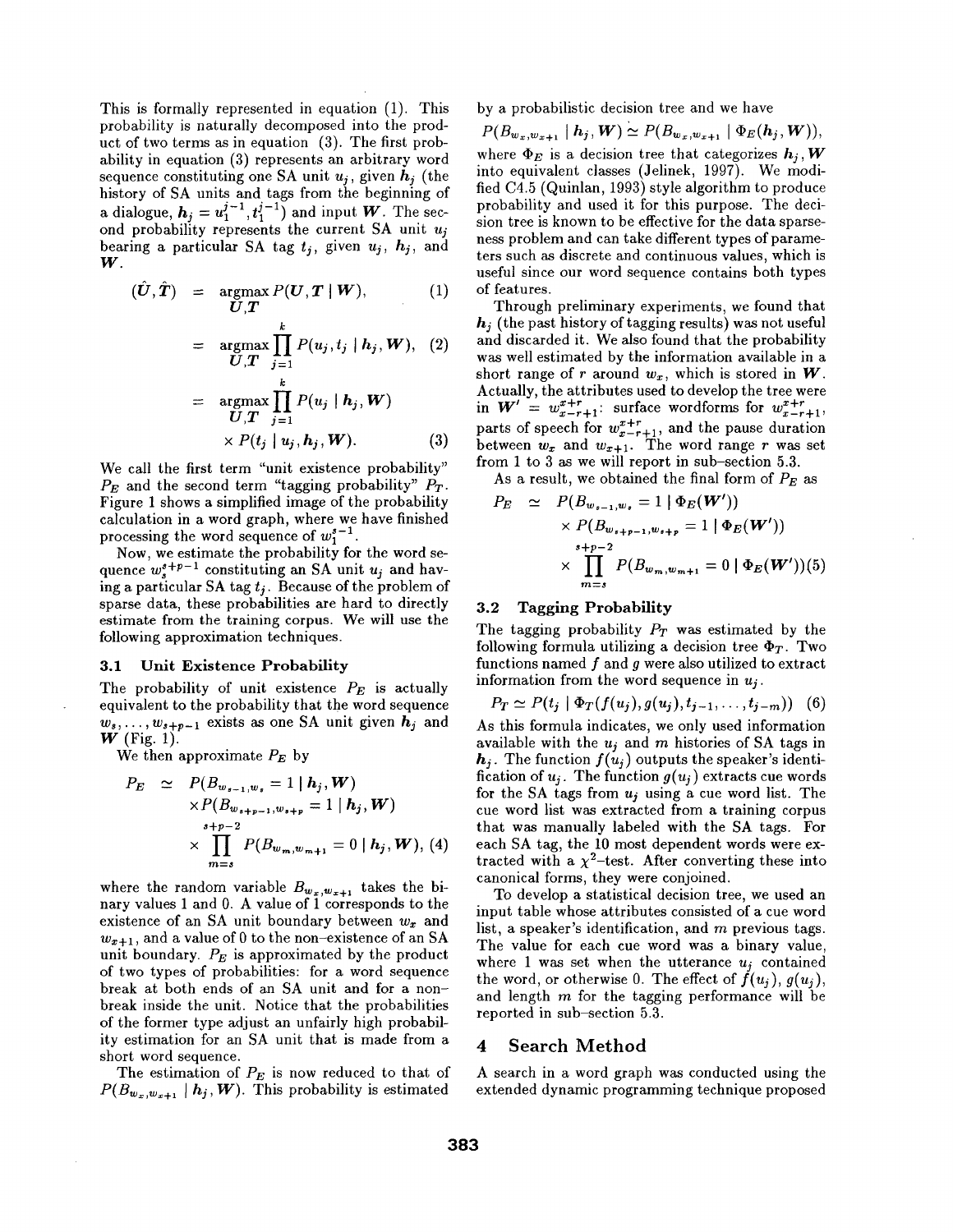

Figure 1: Probability calculation.

by Nagata (1994). This algorithm was originally developed for a statistical Japanese morphological analyzer whose tasks are to determine boundaries in an input character sequence having no separators and to give an appropriate part of speech tag to each word, i.e., a character sequence unit. This algorithm can handle arbitrary lengths of histories of pos tags and words and efficiently produce  $n$ -best results.

We can see a high similarity between our task and Japanese morphological analysis. Our task requires the segmentation of a word sequence instead of a character sequence and the assignment of an SA tag instead of a pos tag.

The main difference is that a word dictionary is available with a morphological analyzer. Thanks to its dictionary, a morphological analyzer can assume possible morpheme boundaries. 4 Our tagger, on the other hand, has to assume that any word sequence in a turn can constitute an SA unit in the search. This difference, however, does not require any essential change in the search algorithm.

# 5 Tagging Experiments

### 5.1 Data Profile

We have conducted several tagging experiments on both the Japanese and English corpora described in sub-section 2.1. Table 1 shows a summary of the 95 files used in the experiments. In the experiments described below, we used morpheme sequences for input instead of word sequences and showed the corresponding counts.

The average number of SA units per turn was 2.68 for Japanese and 2.31 for English. The average number of boundary candidates per turn was 18 for Japanese and 12.7 for English. The number of tag types, the average number of SA units, and the average number of SA boundary candidates indicated that the Japanese data were more difficult to process.

| Counts      | Japanese | English |
|-------------|----------|---------|
| Turn        | 2,020    | 2,020   |
| SA unit     | 5,416    | 4,675   |
| Morpheme    | 38,418   | 27,639  |
| POS types   | 30       | 33      |
| SA tag type | 29       | 17      |

### **5.2 Evaluation Methods**

We used "labeled bracket matching" for evaluation (Nagata, 1994). The result of tagging can be viewed as a set of labeled brackets, where brackets correspond to turn segmentation and their labels correspond to SA tags. With this in mind, the evaluation was done in the following way. We counted the number of brackets in the correct answer, denoted as  $R$  (reference). We also counted the number of brackets in the tagger's output, denoted as  $S$  (system). Then the number of matching brackets was counted and denoted as  $M$  (match). Thus, we could define the precision rate with *M/S* and the recall rate with *M/R.* 

The matching was judged in two ways. One was "segmentation match": the positions of both starting and ending brackets (boundaries) were equal. The other was "segmentation+tagging match": the tags of both brackets were equal in addition to the segmentation match.

The proposed evaluation simultaneously confirmed both the starting and ending positions of an SA unit and was more severe than methods that only evaluate one side of the boundary of an SA unit. Notice that the precision and recall for the segmentation+tagging match is bounded by those of the segmentation match.

### **5.3 Tagging** Results

The total tagging performance is affected by the two probability terms *PE* and *PT,* both of which contain the parameters in Table 2. To find the best param-

<sup>&</sup>lt;sup>4</sup> Also, the probability for the existence of a word can be directly estimated from the corpus.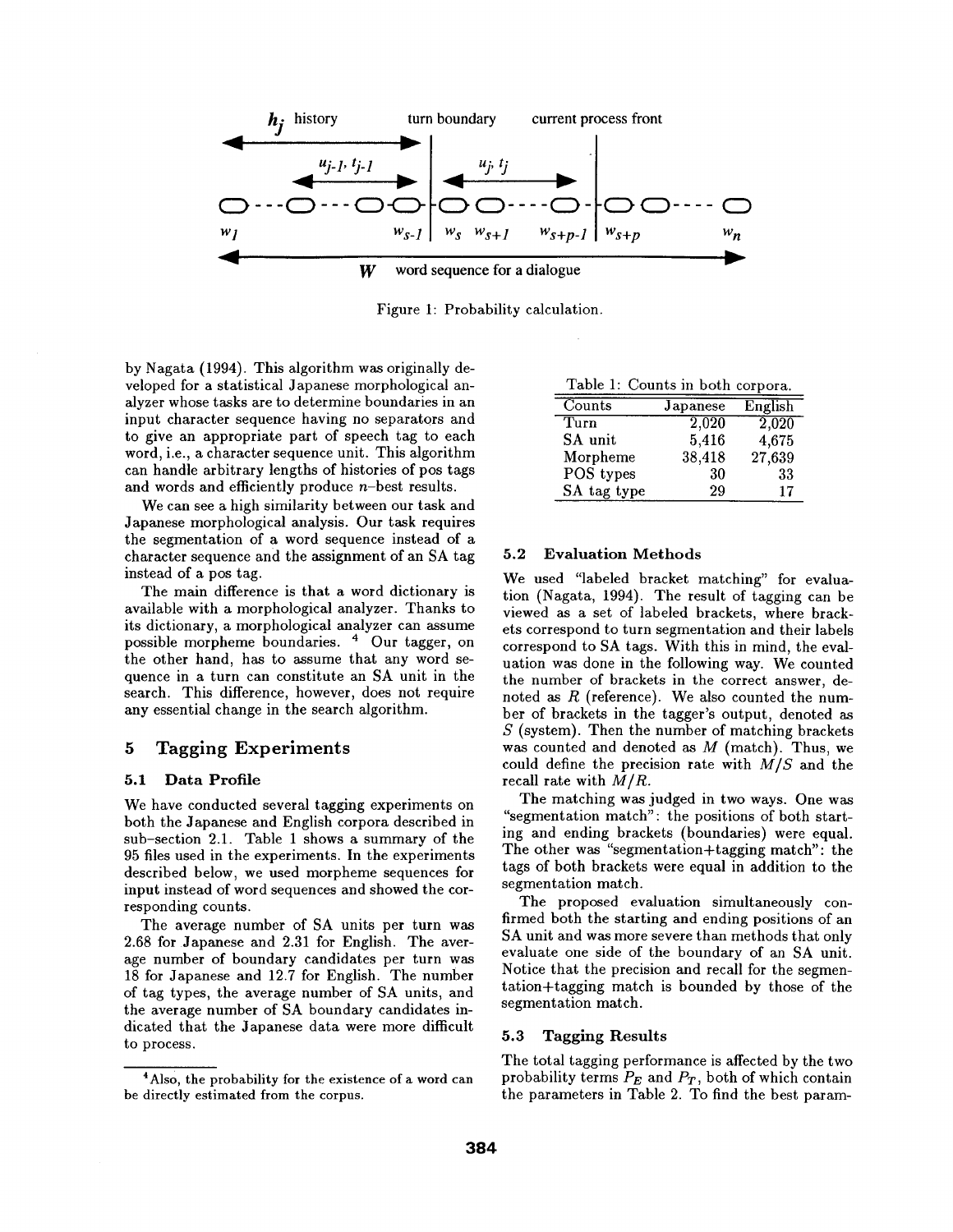Table 2: Parameters in probability terms.

| E                                             |                                                                                                             |
|-----------------------------------------------|-------------------------------------------------------------------------------------------------------------|
| $\overline{w^{x+r}_{x-r+1}}$<br>r: word range | $f(u_i)$ : speaker of $u_i$<br>$g(u_i)$ : cue words in $u_i$<br>$t_{j-1} \ldots t_{j-m}$ : previous SA tags |

Table 3: Average accuracy for segmentation match.

| Parameter | Recall rate % | Precision rate % |
|-----------|---------------|------------------|
|           | 89.50         | 91.99            |
| R         | 91.89         | 92.92            |
|           | 92.00         | 92.57            |
|           | 92.20         | 92.58            |

eter set and see the effect of each parameter, we conducted the following two types of experiments.

I Change the parameters for *PE* with fixed parameters for *PT* 

The effect of the parameters in  $P_E$  was measured by the segmentation match.

II Change the parameters for  $P_T$  with fixed parameters for  $P_E$ 

The effect of the parameters in *PT* was measured by the segmentation+tagging match.

Now, we report the details with the Japanese set.

#### **5.3.1 Effects of**  $P_E$  **with Japanese Data**

We fixed the parameters for  $P_T$  as  $f(u_j)$ ,  $g(u_j)$ ,  $t_{i-1}$ , i.e., a speaker's identification, cue words in the current SA unit, and the SA tag of the previous SA unit. The unit existence probability was estimated using the following parameters.

- (A): Surface wordforms and pos's of  $w_*^{x+1}$ , i.e., word range  $r = 1$
- (B): Surface wordforms and pos's of  $w_{x-1}^{x+2}$ , i.e., word range  $r = 2$
- (C): (A) with a pause duration between  $w_x, w_{x+1}$

(D): (B) with a pause duration between  $w_x, w_{x+1}$ 

Under the above conditions, we conducted 10-fold cross-validation tests and measured the average recall and precision rates in the segmentation match, which are listed in Table 3.

We then conducted  $t$ -tests among these average scores. Table 4 shows the  $t$ -scores between different parameter conditions. In the following discussions, we will use the following t-scores:  $t_{\alpha=0.025}(18)$  = 2.10 and  $t_{\alpha=0.05}(18) = 1.73$ .

We can note the following features from Tables 3 and 4.

• recall rate

(B), (C), and (D) showed statistically significant (two-sided significance level of 5%, i.e.,

Table 4: T-scores for segmentation accuracies.

|          | Recall |      |      | Precision |          |
|----------|--------|------|------|-----------|----------|
|          |        |      |      |           |          |
| $2.84\,$ |        |      | 1.25 |           |          |
| 2.71     | 0.12   |      | 0.83 | 0.44      |          |
| 2.57     | 0.28   | 0.17 | 0.74 | 0.39      | $0.01\,$ |

|  |  |  |  |  |  | Table 5: Average accuracy for seg.+tag. match. |  |
|--|--|--|--|--|--|------------------------------------------------|--|
|--|--|--|--|--|--|------------------------------------------------|--|

| Parameter | Recall rate % | Precision rate % |
|-----------|---------------|------------------|
|           | 72.25         | 72.70            |
| F         | 74.91         | 75.35            |
| G         | 74.83         | 75.29            |
|           | 74.50         | 74.96            |

 $t > 2.10$ ) improvement from  $(A)$ . (D) did not show significant improvement from either (B) nor  $(C)$ .

• precision rate

Although  $(B)$  and  $(C)$  did not improve from (A) with a high statistical significance, we can observe the tendency of improvement. (D) did not show a significant difference from (B) or (C).

We can, therefore, say that (B) and (C) showed equally significant improvement from (A): expansion of the word range  $r$  from 1 to 2 and using pause information with word range 1. The combination of word range 2 and pause (D), however, did not show any significant differences from (B) or (C). We believe that the combination resulted in data sparseness.

#### 5.3.2 **Effects of P<sub>T</sub>** with Japanese Data

For the Type II experiments, we set the parameters for  $P_E$  as condition (C): surface wordforms and pos's of  $w_x^{x+1}$  and a pause duration between  $w_x$  and  $w_{x+1}$ . Then,  $P_T$  was estimated using the following parameters.

- (E): Cue words in utterance  $u_j$ , i.e.,  $g(u_j)$
- (F): (E) with  $t_{i-1}$
- (G): (E) with  $t_{i-1}$  and  $t_{i-2}$
- (H): (E) with  $t_{j-1}$  and a speaker's identification  $f(u_i)$

The recall and precision rates for the segmentation÷tagging match were evaluated in the same way as in the previous experiments. The results are shown in Table 5. The  $t$ -scores among these parameter setting are shown in Table 6. We can observe the following features.

• recall rate

(F) and (G) showed an improvement from (E) with a two-sided significance level of 10%  $(t >$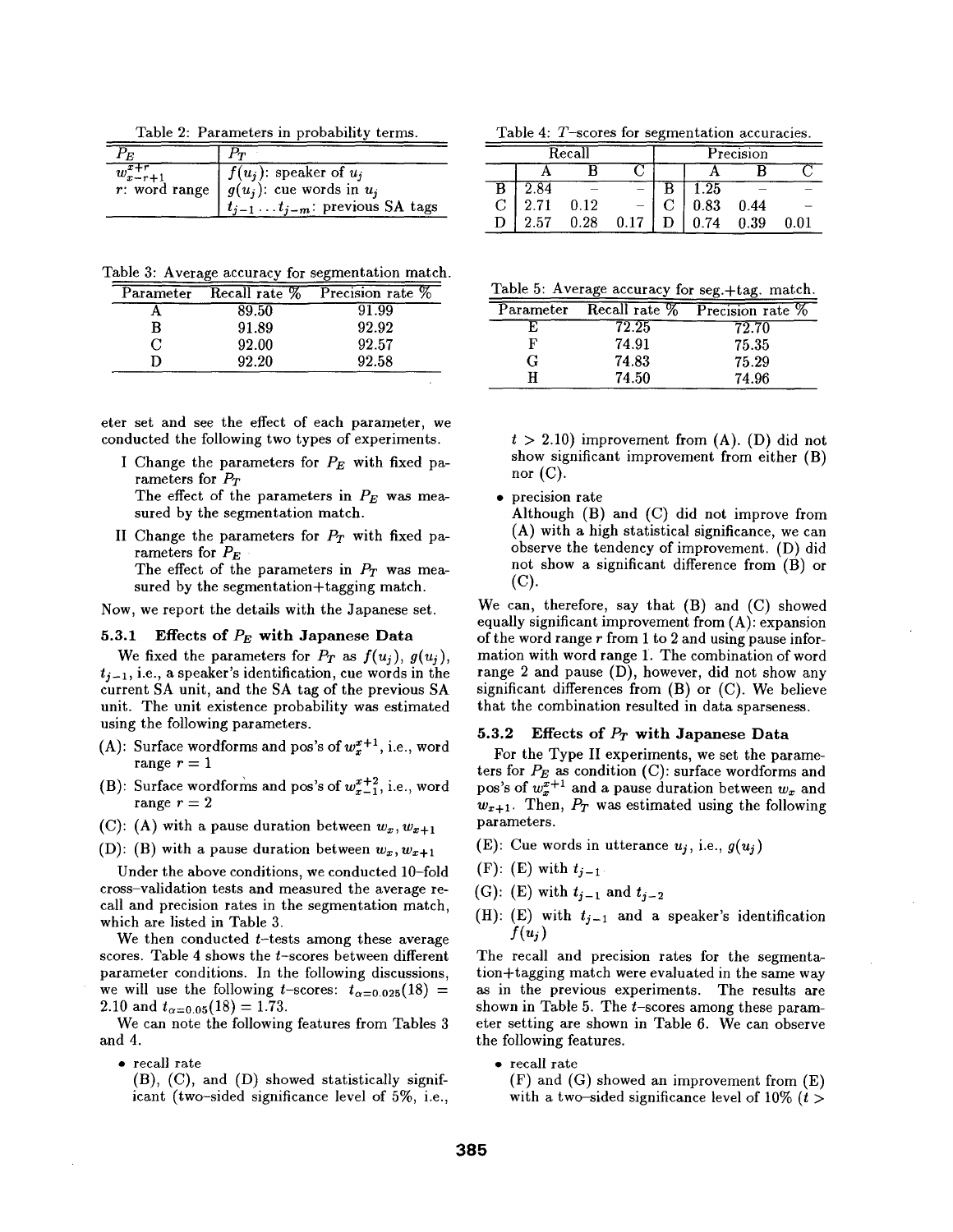| Table 6: $T$ -scores for seg.+tag. accuracies. |  |
|------------------------------------------------|--|
|------------------------------------------------|--|

|   |      | Recall |      |   |      | Precision |      |
|---|------|--------|------|---|------|-----------|------|
|   |      | R      |      |   |      |           |      |
|   |      |        |      |   | .97  |           |      |
| G | 1.78 | 0.05   |      |   | 1.90 | 0.04      |      |
| Η | 1.50 | 0.26   | 0.21 | Н | .60  | 0.28      | 0.24 |

1.73). However, (G) and (H) did not show significant improvements from (F).

• precision rate

Same as recall rate.

Here, we can say that  $t_{i-1}$  together with the cue words (F) played the dominant role in the SA tag assignment, and the further addition of history  $t_{j-2}$ (G) or the speaker's identification  $f(u_i)$  (H) did not result in significant improvements.

#### 5.3.3 Summary of **Japanese Tagging**  Experiments

As a concise summary, the best recall and precision rates for the segmentation match were obtained with conditions  $(B)$  and  $(C)$ : approximately  $92\%$ and 93%, respectively. The best recall and precision rates for the segmentation+tagging match were 74.91% and 75.35 %, respectively (Table 5 (F)). We consider these figures quite satisfactory considering the severeness of our evaluation scheme.

#### **5.3.4 English Tagging Experiment**

We will briefly discuss the experiments with English data. The English corpus experiments were similar to the Japanese ones. For the SA unit segmentation, we changed the word range  $r$  from 1 to 3 while fixing the parameters for  $P_T$  to  $(H)$ , where we obtained the best results with word range  $r = 2$ , i.e., (B). The recall rate was 71.92% and the precision rate was 78.10%. 5

We conducted the exact same tagging experiments as the Japanese ones by fixing the parameter for  $P_E$  to (B). Experiments with condition (H) showed the best score: the recall rate was 53.17% and the precision rate was 57.75%. We obtained lower performance than that for Japanese. This was somewhat surprising since we thought English would be easier to process. The lower performance in segmentation affected the total tagging performance. We will further discuss the difference in section 7.

# 6 Application of SA tags to speech translation

In this section, we will briefly discuss an application of SA tags to a machine translation task. This is one of the motivations of the automatic tagging research described in the previous sections. We actually dealt with the translation problem of positive responses appearing in both Japanese and English dialogues.

Japanese positive responses like *Hat*  and *Soudesuka,* and the English ones like *Yes* and *I see* appear quite often in our corpus. Since our dialogues were collected from the travel arrangement domain, which can basically be viewed as a sequence of a pair of questions and answers, they naturally contain many of these expressions.

These expressions are highly ambiguous in wordsense. For example, *Hai* can mean *Yes (accept), Uh huh (acknowledgment), hello (greeting)* and so on. Incorrect translation of the expression could confuse the dialogue participants. These expressions, however, are short and do not contain enough clues for proper translation in themselves, so some other contextual information is inevitably required.

We assume that SA tags can provide such necessary information since we can distinguish the translations by the SA tags in the parentheses in the above examples.

We conducted a series of experiments to verify if positive responses can be properly translated using SA tags with other situational information. We assumed that SA tags are properly given to these expressions and used the manually tagged corpus described in Table 1 for the experiments.

We collected Japanese positive responses from the SA units in the corpus. After assigning an English translation to each expression, we categorized these expressions into several representative forms. For example, the surface Japanese expression *Ee, Kekkou desu* was categorized under the representative form *Kekkou.* 

We also made such data for English positive responses. The size of the Japanese and English data in representative forms (equivalent to SA unit) is shown in Table 7. Notice that 1,968 out of 5,416 Japanese SA units are positive responses and 1,037 out of 4,675 English SA units are positive responses. The Japanese data contained 16 types of English translations and the English data contained 12 types of Japanese translations in total.

We examined the effects of all possible combinations of the following four features on translation accuracy. We trained decision trees with the C4.5 (Quinlan, 1993) type algorithm while using these features (in all possible combinations) as attributes.

- (I) Representative form of the positive response
- (J) SA tag for the positive response
- (K) SA tag for the SA unit previous to the positive response
- (L) Speaker (Hotel/Clerk)

<sup>~</sup>Experiments with pause information were not conducted.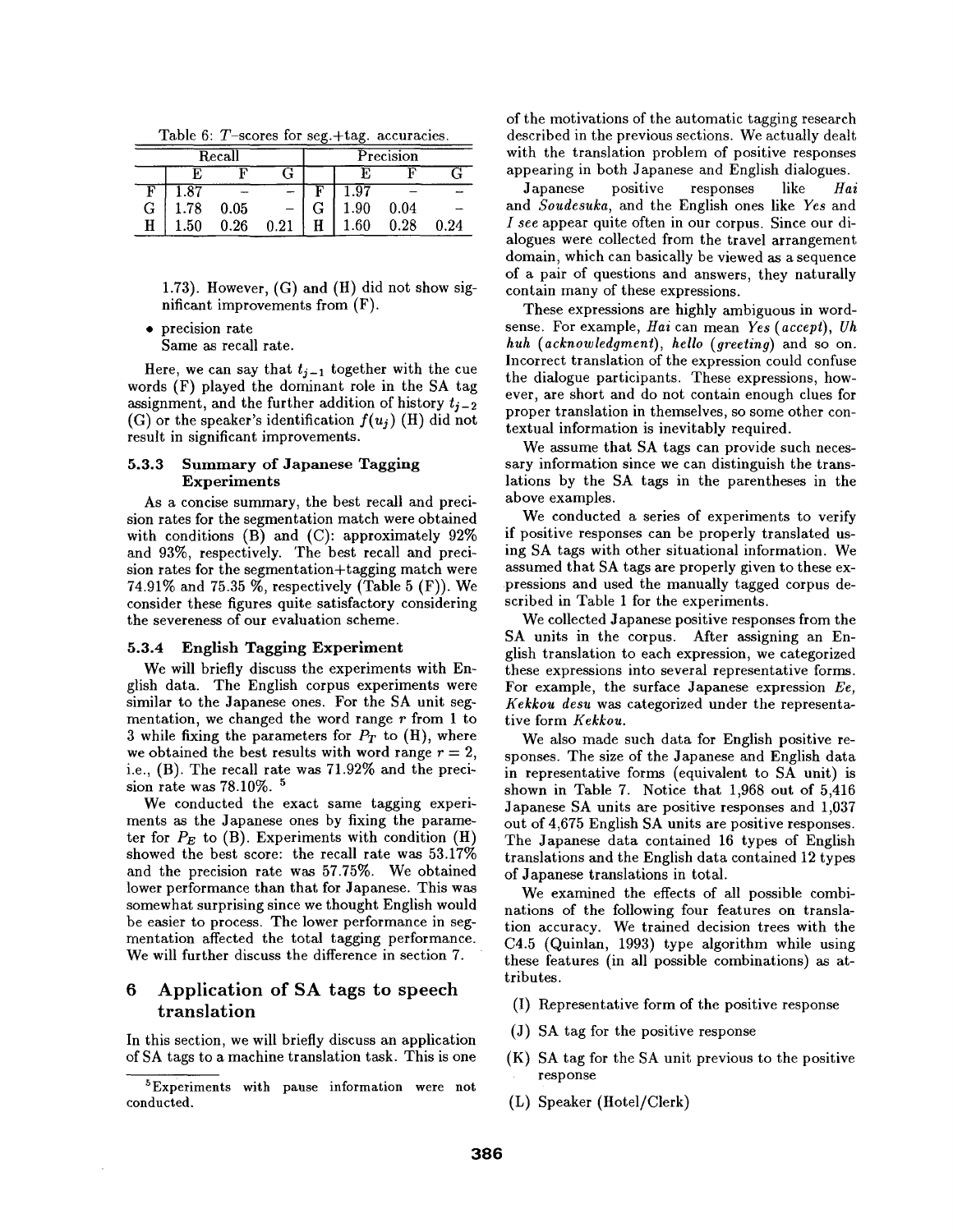| Table 7: Representation forms and the counts. |  |
|-----------------------------------------------|--|
|                                               |  |

| Japanese               | freq.      | English      | freq. |
|------------------------|------------|--------------|-------|
| Kekkou                 | 69         | I understand |       |
| Soudesu ka             | 192        | $Great$      | 5     |
| Hai                    | 930        | Okay         | 240   |
| Soudesu                | 120        | I see        | 136   |
| Mochiron               | 7          | All right    | 136   |
| Soudesu ne             | 16         | Very well    | 13    |
| Shouchi                | 30         | Certainly    | 27    |
| Wakari-                |            | Yes          | 359   |
| mashita                | 304        | Fine         | 52    |
| Kashikomari-           |            | Right        | 10    |
| mashita                | 300        | Sure         | 44    |
|                        |            | Very good    | 9     |
| $\operatorname{Total}$ | $_{1.968}$ | Total        |       |

| Table 8: Accuracies with one feature. |               |          |  |  |
|---------------------------------------|---------------|----------|--|--|
| Feature                               | J to E $(\%)$ | E to J ( |  |  |
|                                       | 54.83         | 46.96    |  |  |
|                                       | 51.73         | 34.33    |  |  |
|                                       | 73.02         | 55.35    |  |  |
|                                       | 40.09         | 37.80    |  |  |

We will show some of the results. Table 8 shows the accuracy when using one feature as the attribute. We can naturally assume that the use of feature (I) gives the baseline accuracy.

The result gives us a strange impression in that the SA tags for the previous SA units (K) were far more effective than the SA tags for the positive responses themselves (J). This phenomenon can be explained by the variety of tag types given to the utterances. A positive response expressions of the same representative form have at most a few SA tag types, say two, whereas the previous SA units can have many SA tag types. If a positive response expression possesses five translations, they cannot be translated with two SA tags.

Table 9 shows the best feature combinations at each number of features from 1 to 4. The best feature combinations were exactly the same for both translation directions, Japanese to English and vice versa. The percentages are the average accuracy obtained by the 10-fold cross-validation, and the  $t$ score in each row indicates the effect of adding one feature from the upper row. We again admit a  $t$ score that is greater than 2.01 as significant (twosided significance level of 5 %).

The accuracy for Japanese translation was saturated with the two features (K) and (I). Further addition of any feature did not show any significant improvement. The SA tag for the positive responses did not work.

The accuracy for English translation was satu-

Table 9: Best performance for each number of features.

| Features         | to E $($ % |          | ${\rm E}$ to ${\rm J}$ |      |
|------------------|------------|----------|------------------------|------|
|                  | 73.02      |          | 55.35                  |      |
| Κ,I              | 88.51      | 15.42    | 60.66                  | 3.10 |
| $_{\rm K,I,L}$   | 88.92      | $0.51\,$ | 65.58                  | 2.49 |
| $_{\rm K,I,L,J}$ | 88.21      | 0.75     | 66.74                  | 0.55 |

rated with the three features  $(K)$ ,  $(I)$ , and  $(L)$ . The speaker's identification proved to be effective, unlike Japanese. This is due to the necessity of controlling politeness in Japanese translations according to the speaker. The SA tag for the positive responses did not work either.

These results suggest that the SA tag information for the previous SA unit and the speaker's information should be kept in addition to representative forms when we implement the positive response translation system together with the SA tagging system.

# 7 Related Works and Discussions

We discuss the tagging work in this section. In subsection 5.3, we showed that Japanese segmentation into SA units was quite successful only with lexical information, but English segmentation was not that successful.

Although we do not know of any experiments directly comparable to ours, a recent work reported by Cettolo and Falavigna (1998) seems to be similar. In that paper, they worked on finding semantic boundaries in Italian dialogues with the "appointment scheduling task." Their semantic boundary nearly corresponds to our SA unit boundary. Cettolo and Falavigna (1998) reported recall and precision rates of 62.8% and 71.8%, respectively, which were obtained with insertion and deletion of boundary markers. These scores are clearly lower than our results with a Japanese segmentation match.

Although we should not jump to a generalization, we are tempted to say the Japanese dialogues are easier to segment than western languages. With this in mind, we would like to discuss our study.

First of all, was the manual segmentation quality the same for both corpora? As we explained in subsection 2.1, both corpora were tagged by experts, and the entire result was checked by one of them for each language. Therefore, we believe that there was not such a significant gap in quality that could explain the segmentation performance.

Secondly, which lexical information yielded such performance gap? We investigated the effects of part-of-speech and morphemes in the segmentation